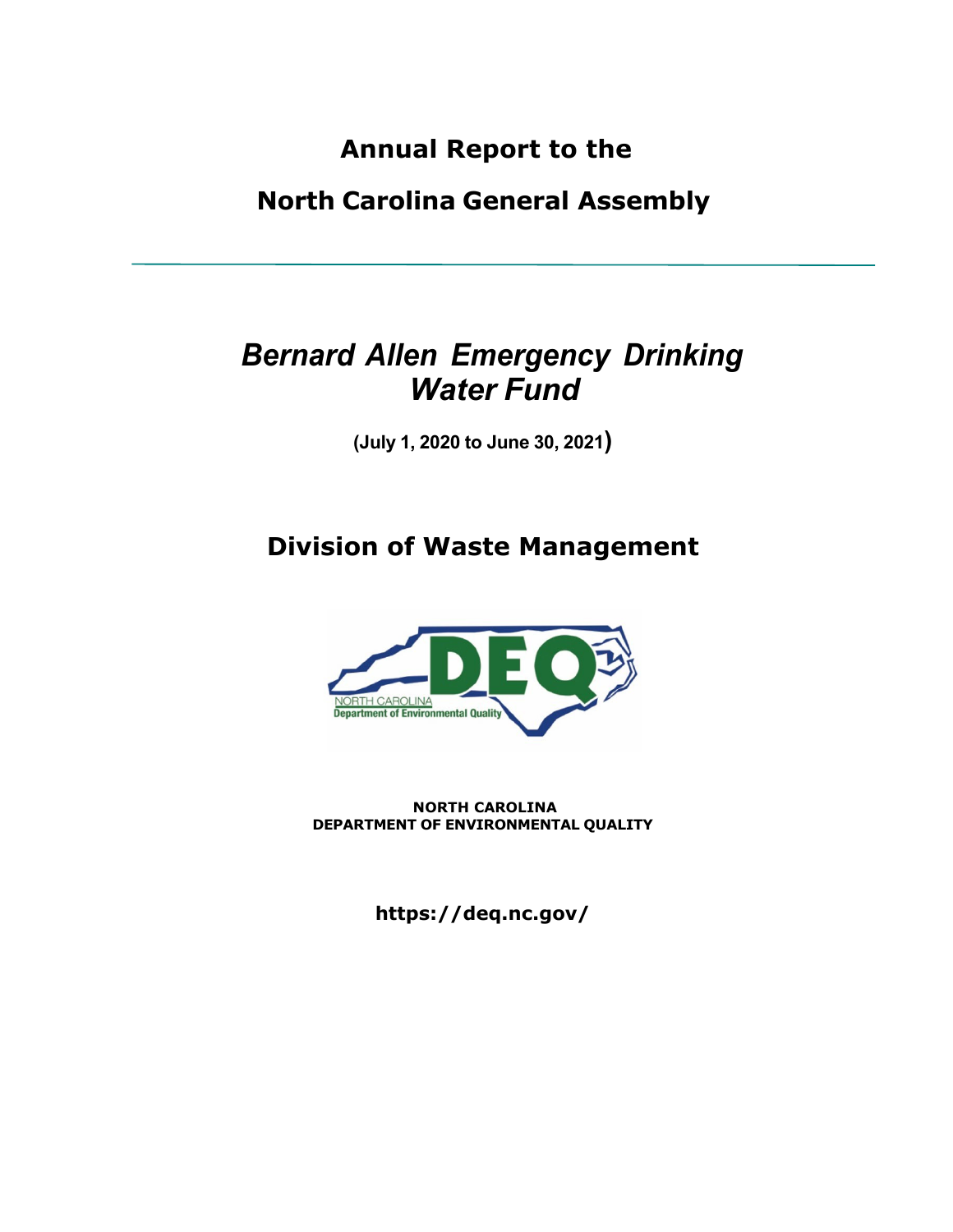## **Table of Contents**

| <b>Executive Summary</b>          | Page 1 |
|-----------------------------------|--------|
| FY 2020-21 Activities             | Page 2 |
| Alternate Water Provided          | Page 2 |
| Site Review and Research          | Page 3 |
| Sampling of Private Wells         | Page 3 |
| Summary of the Bernard Allen Fund | Page 5 |
| Conclusions                       | Page 6 |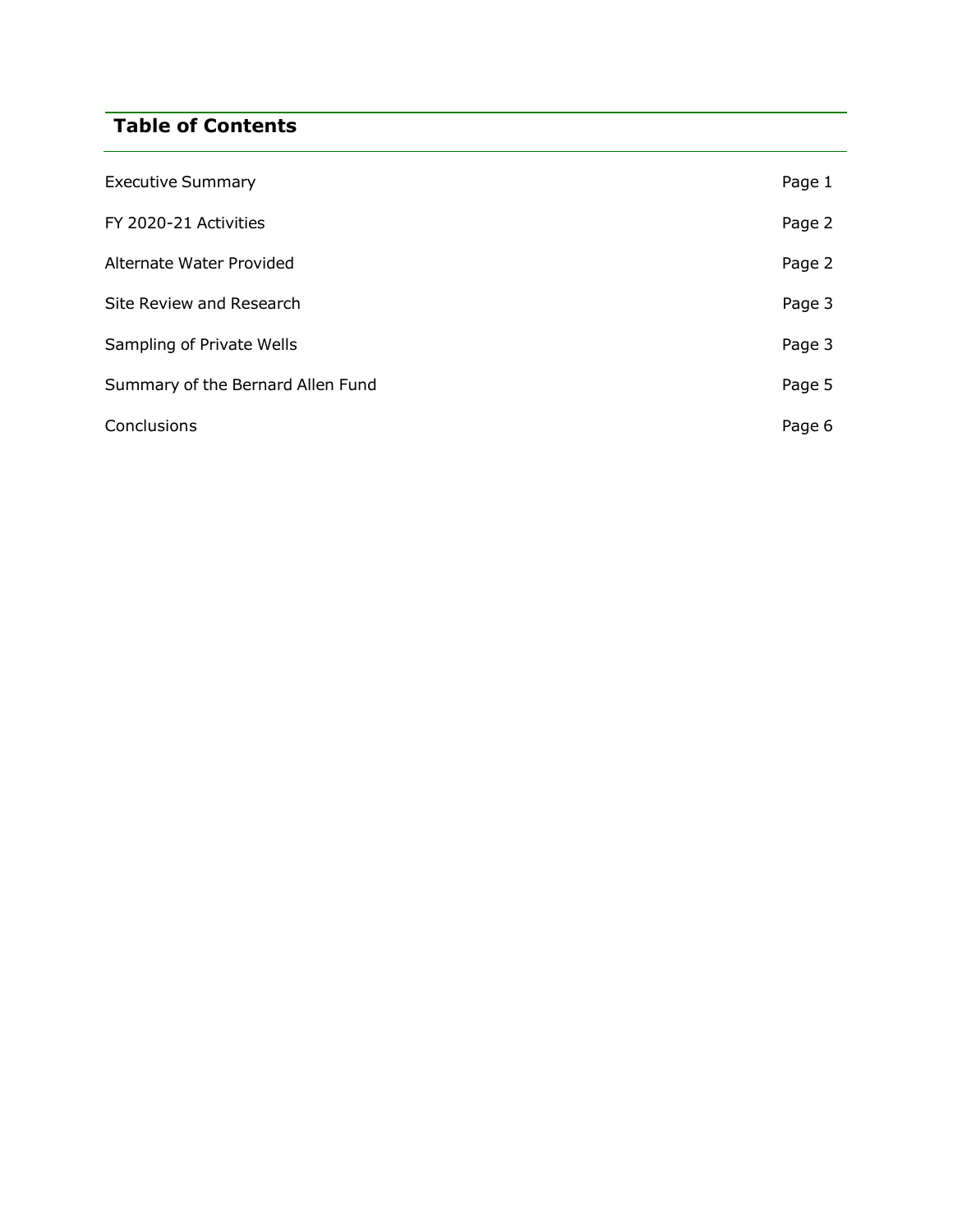#### **Executive Summary**

The Bernard Allen Memorial Emergency Drinking Water Fund, administered by the N.C. Division of Waste Management, was created in 2006 by the General Assembly in G.S. 87-98 to improve the state's response to water supply well contamination and provide low-income households with a safe drinking water supply.

The fund has three authorized uses: 1) pay for notice to persons whose wells were at risk from groundwater contamination; 2) pay for the costs of testing private wells; and 3) provide an alternate drinking water supply to well owners affected by the contamination.

The Bernard Allen Program continues to provide critical services for many residents of North Carolina through well testing, providing emergency bottled water and assisting in permanent waterline connections or point-of-entry treatment systems for wells. In fiscal year 2020-21, the fund's resources continued to be focused primarily on providing alternate water to affected residents and investigating potentially contaminated wells across the state through sampling. The fund was used to collect 434 drinking water well samples statewide. Fifty-two households received alternate water through bottled water, waterlines, treatment systems or treatment system maintenance this fiscal year using the fund. To date, 175 households have received alternate water through this fund. In implementing this program, the N.C. Department of Environmental Quality regularly communicates with local health departments on water supply sample data and other activities related to the water supply wells.

The Department of Environmental Quality is required to report no later than October 1 of each year to the Joint Legislative Oversight Committee on Agriculture and Natural and Economic Resources and the Fiscal Research Division of the General Assembly on the implementation of N.C.G.S. 87-98, the Bernard Allen Memorial Emergency Drinking Water Fund (fund).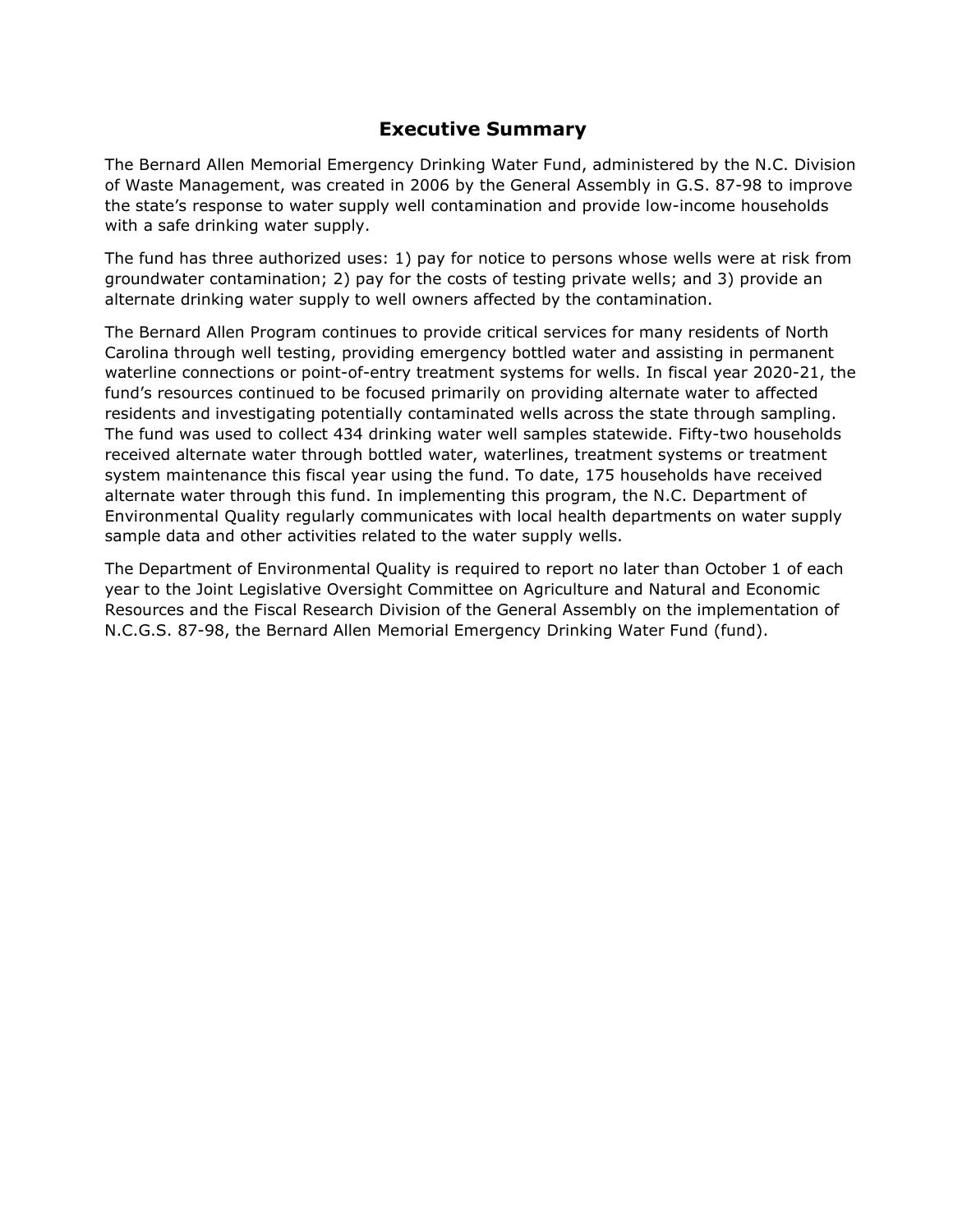### **FY 2020-21 Activities Update**

In fiscal year (FY) 2020-21, uses of the Bernard Allen Memorial Emergency Drinking Water Fund (fund) administered by the Division of Waste Management (division), allowed the continued focus on three major priorities:

- 1) providing permanent alternate water sources,
- 2) reviewing and researching of sources of contamination (sites that may have put nearby water supply wells and residents at risk), and
- 3) testing of private wells known or suspected of being contaminated. The activities conducted in FY 2020-21 are summarized below.

#### **Alternate Water Provided**

Bottled water was provided to three residences while treatment systems were under construction or additional research performed.

- Buncombe County 1 Wake County 1
- Rowan County 1

Three residences were connected to municipal water service:

Person County 3

Two residences have received point-of-entry treatment systems:

2 1

2 2

• Rowan County  $1$  • Wake County  $1$ 

Maintenance was performed on existing point-of-entry treatment systems at 46 additional residences:

- 
- Buncombe County
- Caswell County
- 
- 
- 
- 
- Mecklenburg County
- Orange County
- Avery County  $1$  Randolph County 5
	- Rockingham County 1
	- Rowan County 1
- Durham County  $\begin{array}{ccc} 3 & 3 \\ & 51 & 1 \end{array}$  Stokes County  $\begin{array}{ccc} 2 & 2 \\ & 51 & 2 \end{array}$
- Gaston County 4 Surry County 1
- Guilford County 7 Union County 1
	- McDowell County 3 Vance County 1
		- Wake County 9

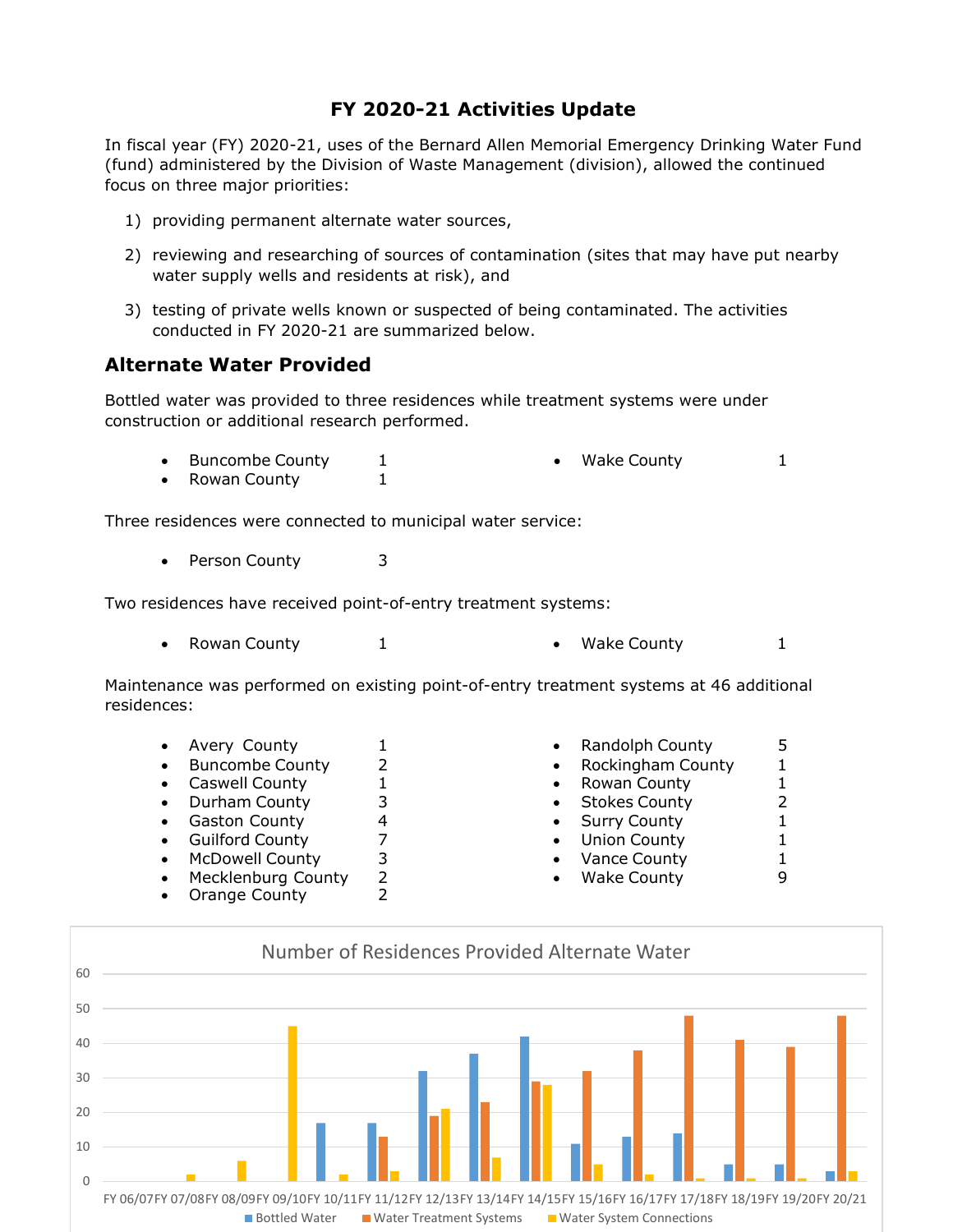## **Site Review and Research**

The Bernard Allen Program staff continue to evaluate new and existing discoveries of drinking water wells with known or suspected contamination. Local government and other records are researched to determine if any affected residences have been connected to municipal water systems, if other wells in the area of concern may potentially be affected, potential sources of contamination, and ownership of affected residences. Staff test identified wells, and work with owners and local governments on alternate water supplies. An owner must meet the statutory requirement that annual household income not exceed 300 percent of the current federal poverty level.

In FY 2020-21, staff evaluated approximately 97 sites for sampling through the Bernard Allen Fund – most with multiple residences and wells. Review of each file includes the following activities:

- Review of historical information about previous sampling and work done on the site(s);
- Identification of the affected properties;
- Identification of additional properties with drinking water wells in use within a 1,000-foot radius of potentially affected properties;
- Identification of potential sources of contamination; and
- Location of public waterlines in the area and any past Bernard Allen properties that have since been connected to the public water system.

## **Sampling of Private Wells**

There are approximately 341 sites with private drinking water wells in the vicinity of a site without a responsible party. Of those, 202 sites have groundwater contamination that is actively affecting drinking water wells. Most of these sites have contaminated multiple properties and drinking water wells. In many of these cases, the sources of contamination cannot be determined, and it is difficult to predict whether concentrations will increase or decrease over time as groundwater migrates.

Of the 341 sites without a responsible party, there are 139 sites with water supply wells with potential sources of contamination.

During FY 2020-21, Program staff sent 1,174 letters to well owners to request permission to sample drinking water wells. Samples were collected from 434 of these wells. The remaining 740 wells were not sampled because owners did not give permission for sampling, did not respond to the request, were determined to be connected to an alternate water supply or the property was vacant. Those residences with wells that sample results exceeded drinking water criteria were sent health risk evaluations prepared by the division's toxicologist.

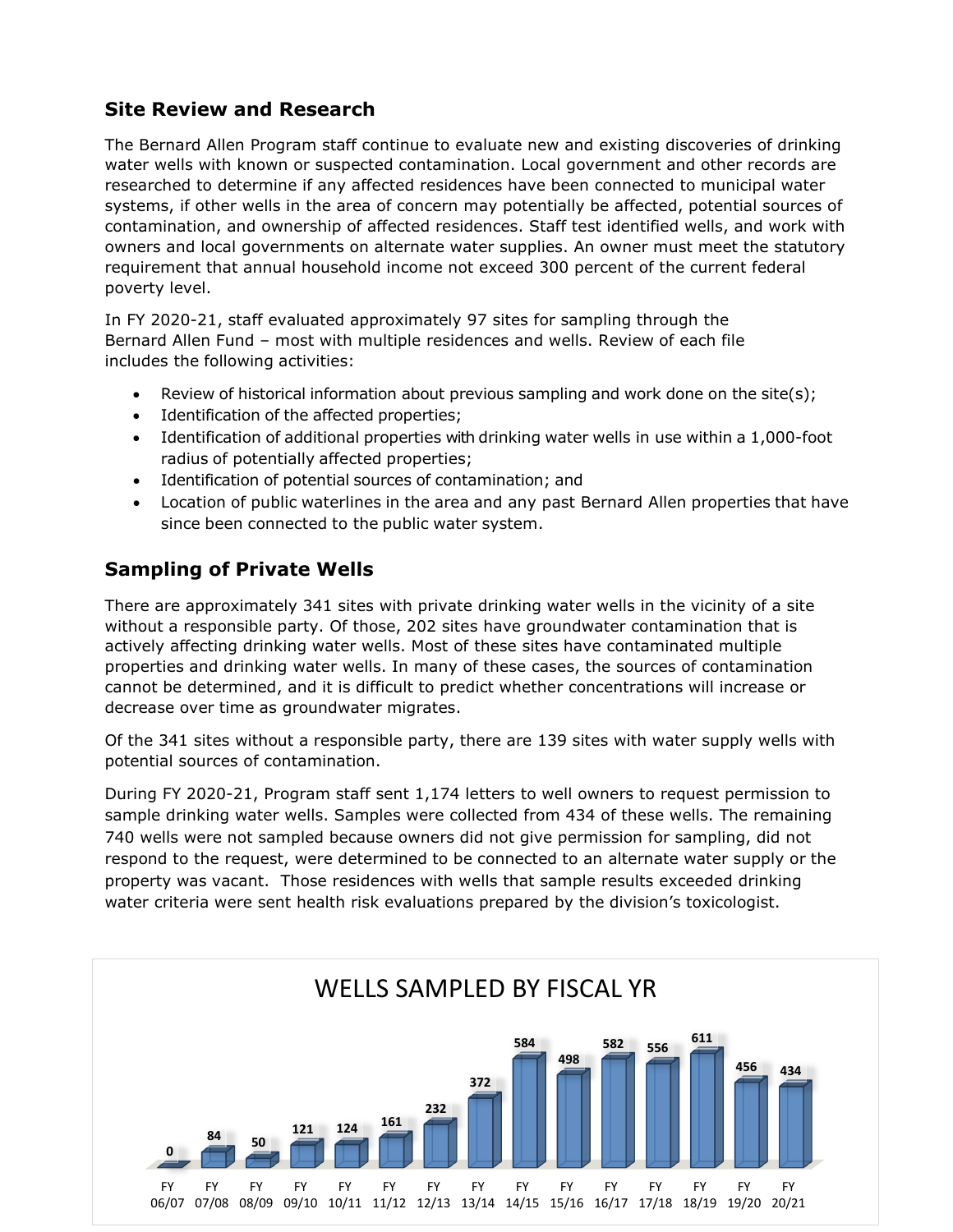The number of sites within their respective county is shown below.

|           |                  | #<br>of      | # of         |           |               | #<br>of      | # of         |
|-----------|------------------|--------------|--------------|-----------|---------------|--------------|--------------|
|           | <b>County</b>    | <b>Sites</b> | <b>Wells</b> |           | <b>County</b> | <b>Sites</b> | <b>Wells</b> |
| $\bullet$ | Alamance         |              |              | $\bullet$ | Madison       |              | 3            |
| $\bullet$ | <b>Beaufort</b>  |              |              | $\bullet$ | Martin        |              | 19           |
| $\bullet$ | <b>Brunswick</b> |              | 16           | $\bullet$ | McDowell      |              | 25           |
| $\bullet$ | Cabarrus         |              | 8            | $\bullet$ | Mecklenburg   | 10           | 41           |
| $\bullet$ | Caswell          |              | 14           | $\bullet$ | Nash          |              |              |
| $\bullet$ | Catawba          |              | 5            | $\bullet$ | Orange        |              | 10           |
| $\bullet$ | Clay             |              |              | $\bullet$ | Pender        |              |              |
| $\bullet$ | Cleveland        |              |              | $\bullet$ | Person        |              |              |
| $\bullet$ | Cumberland       |              | 19           | $\bullet$ | Randolph      |              | 11           |
| $\bullet$ | Duplin           |              |              | $\bullet$ | Robeson       |              | 6            |
| $\bullet$ | Durham           |              | 12           | $\bullet$ | Rockingham    |              | 9            |
| $\bullet$ | Forsyth          |              |              | $\bullet$ | Rowan         |              | 40           |
| $\bullet$ | Gaston           |              | 33           | $\bullet$ | Stanly        |              | 9            |
| $\bullet$ | Guilford         |              | 21           | $\bullet$ | <b>Stokes</b> |              | 8            |
| $\bullet$ | Haywood          |              | 3            | ٠         | Surry         |              | 5            |
| $\bullet$ | Henderson        |              |              | $\bullet$ | Union         |              |              |
| $\bullet$ | Hoke             |              |              |           | Vance         |              |              |
| $\bullet$ | Iredell          |              | 23           |           | Wake          |              | 41           |
| $\bullet$ | Lincoln          |              | 13           |           | Wayne         |              |              |

#### Site Locations of Drinking Water Wells Sampled in FY 2020-2120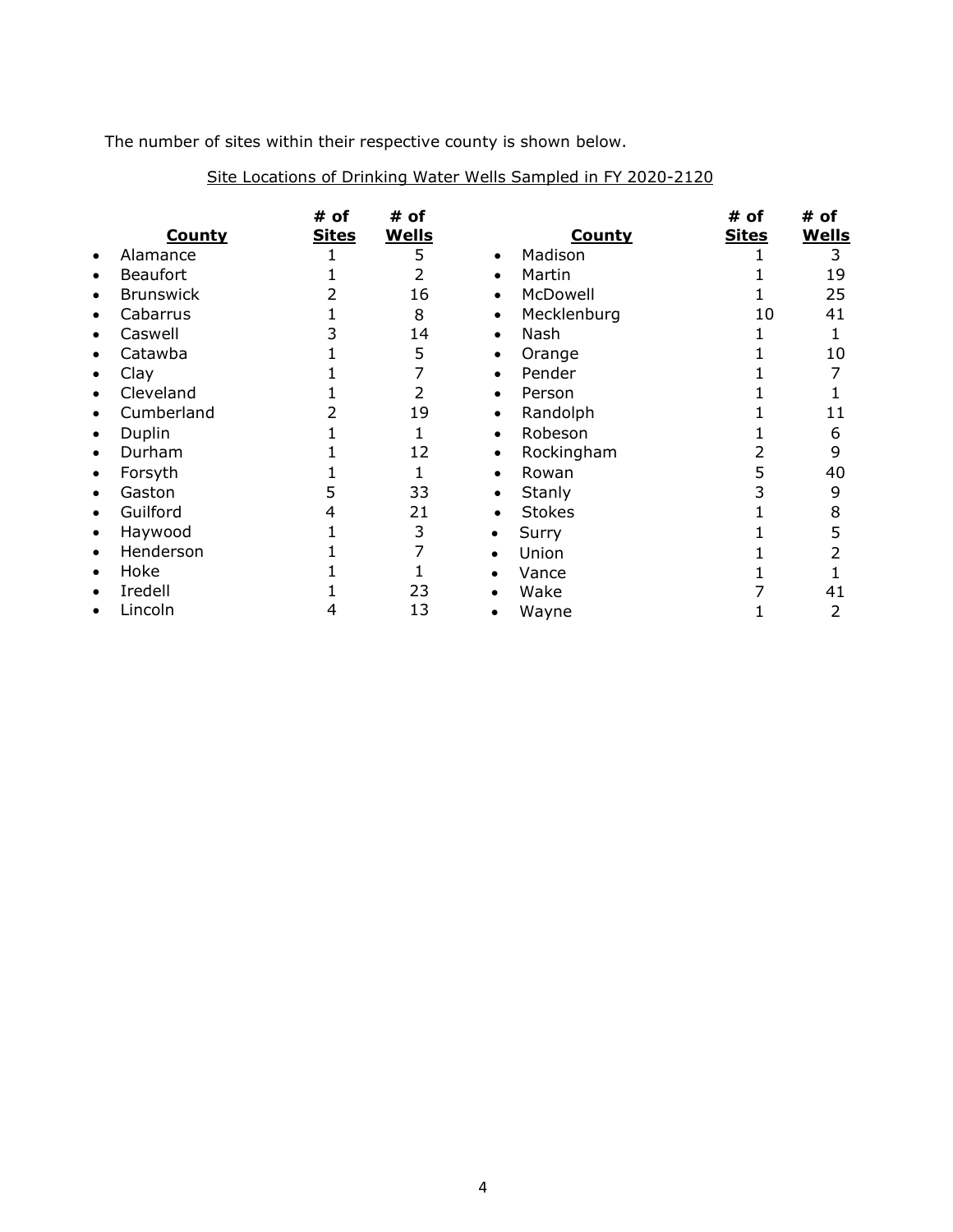### **Summary of the Bernard Allen Memorial Drinking Water Fund**

In FY 2020-21, the fund received \$400,000 in appropriations. Expenditures from the fund continue to be primarily used for connecting residences to municipal water systems, providing bottled water, installing point-of-entry treatment systems, maintaining existing point-of-entry treatment systems, and sampling and analyzing drinking water wells for potential contamination. A summary of fund expenditures is shown below.

#### **Bernard Allen Memorial Emergency Drinking Water Fund**

|                                          | <b>Accounting Summary</b><br>FY 2020-21<br>(as of June 30, 2021)                                                                                                                                                              |                                        |                                                                                                         |
|------------------------------------------|-------------------------------------------------------------------------------------------------------------------------------------------------------------------------------------------------------------------------------|----------------------------------------|---------------------------------------------------------------------------------------------------------|
| <b>BEGINNING CASH</b><br><b>BALANCE:</b> |                                                                                                                                                                                                                               | \$                                     | 348,080.96                                                                                              |
| <b>INCOME</b><br>(Appropriations from    |                                                                                                                                                                                                                               |                                        |                                                                                                         |
| General Fund):                           |                                                                                                                                                                                                                               | \$                                     | 400,000.00                                                                                              |
| EXPENDITURES:                            | <b>Description</b><br>Lab Testing<br><b>Bottled Water</b><br><b>Water Service Connections</b><br>Point-of-Entry Treatment Systems<br>Sampling Contractors and Supplies<br><b>Fund Administration</b><br><b>Total Expenses</b> | \$<br>\$<br>\$<br>\$<br>\$<br>\$<br>\$ | <b>Amount</b><br>28,450.00<br>532.50<br>8,280.00<br>151,302.06<br>122,975.82<br>39,827.24<br>351,367.62 |
| <b>BALANCE AS OF</b><br>JUNE 30, 2021:   |                                                                                                                                                                                                                               | \$                                     | 396,713.34                                                                                              |
| <b>OBLIGATED TO</b><br><b>CONTRACTS:</b> |                                                                                                                                                                                                                               | \$                                     | 212,097.50                                                                                              |
| <b>EFFECTIVE CASH</b><br><b>BALANCE:</b> |                                                                                                                                                                                                                               | \$                                     | 184,615.84                                                                                              |